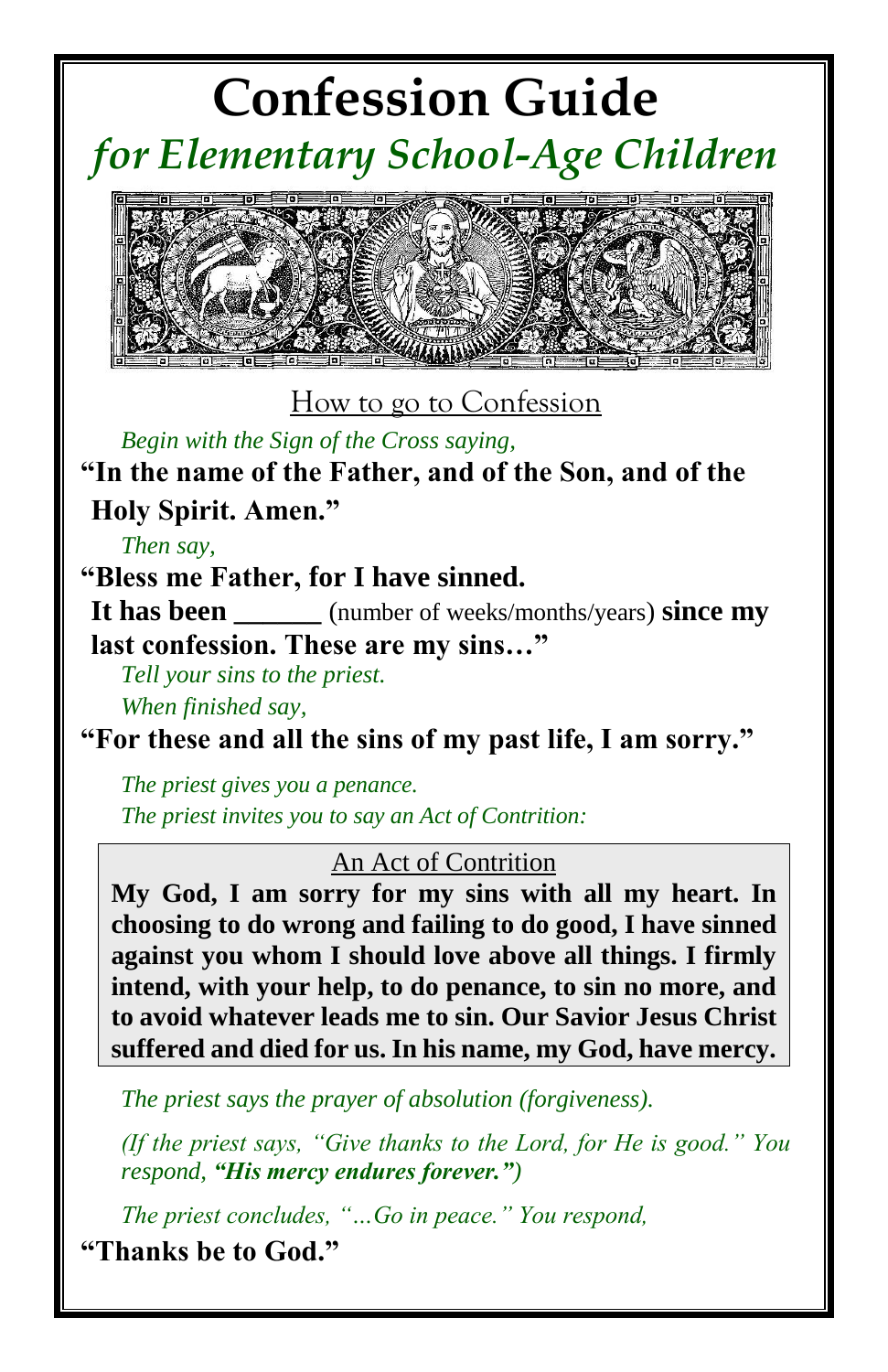## Examination of Conscience for Children

*Ask yourself these questions to prepare for confession.*

Have I put anything ahead of God in my life? Do I pray every day? Have I used God's name in a disrespectful way? Have I said bad words? Do I go to church every Sunday? Have I made it hard for my parents to take me to church? Have I disobeyed my parents? Have I talked back to my parents or yelled at them? Have I been respectful to my teachers? Have I tried to hurt anyone? Have I fought with anyone? Have I made fun of anyone? Have I not treated my body or the body of another with respect? Have I stolen? Have I broken something on purpose? Have I told lies? Have I told secrets just for fun? Have I blamed someone else for something I have done? Have I cheated in games or on tests? Have I been jealous of others? Have I spent too much time playing video games, watching TV, or using other electronics?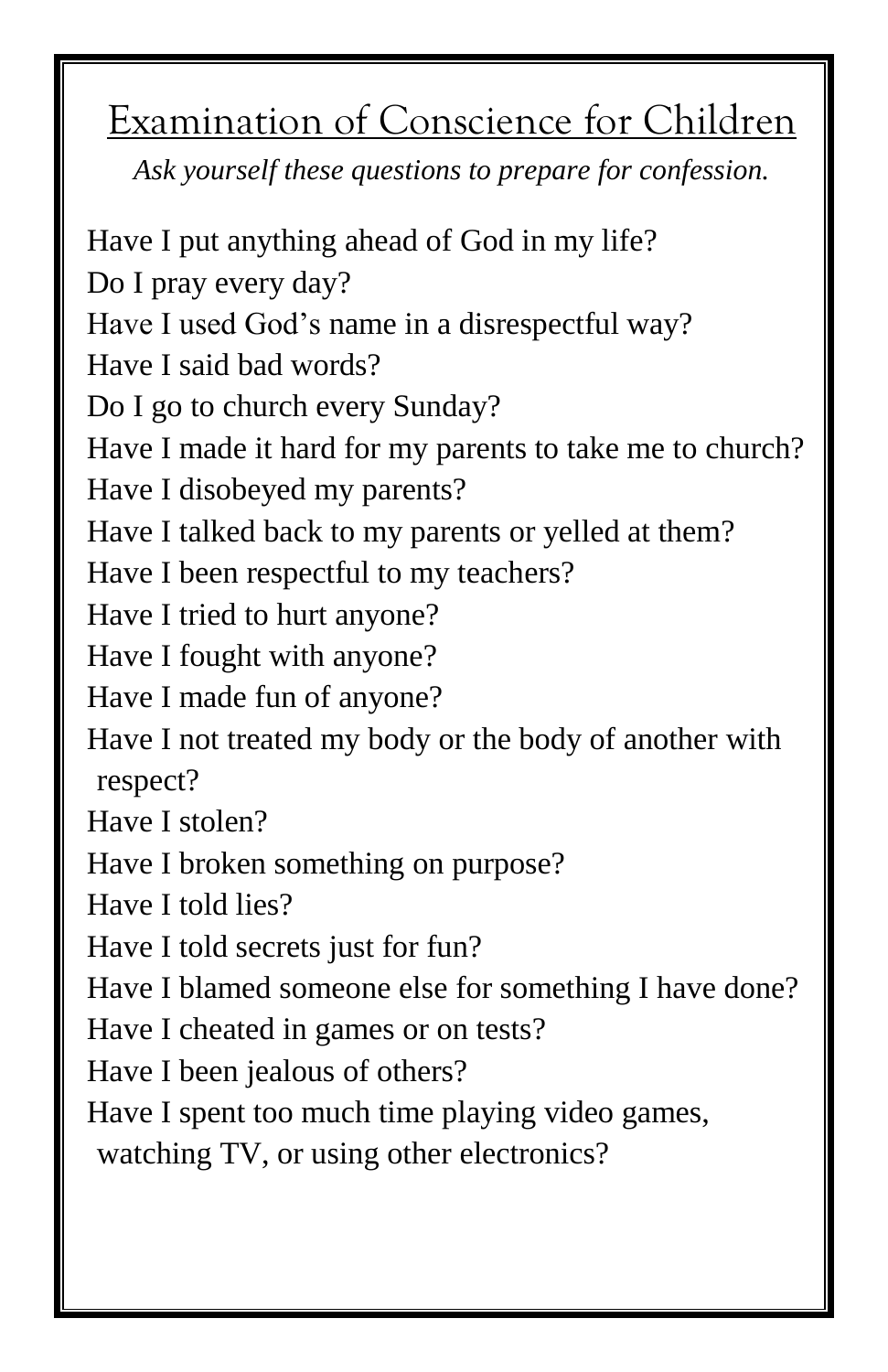### Prayers Commonly Given as Penance

#### **Our Father**

Our Father, who art in heaven, hallowed be thy name. Thy Kingdom come. Thy will be done on earth, as it is in heaven. Give us this day our daily bread, and forgive us our trespasses, as we forgive those who trespass against us, and lead us not into temptation, but deliver us from evil. Amen.

### **Hail Mary**

Hail Mary, full of grace, the Lord is with thee. Blessed art thou among women, and blessed is the fruit of thy womb, Jesus. Holy Mary, Mother of God, pray for us sinners, now and at the hour of our death. Amen.

#### **Glory Be**

Glory be to the Father and to the Son and to the Holy Spirit. As it was in the beginning, is now and ever shall be, world without end. Amen.